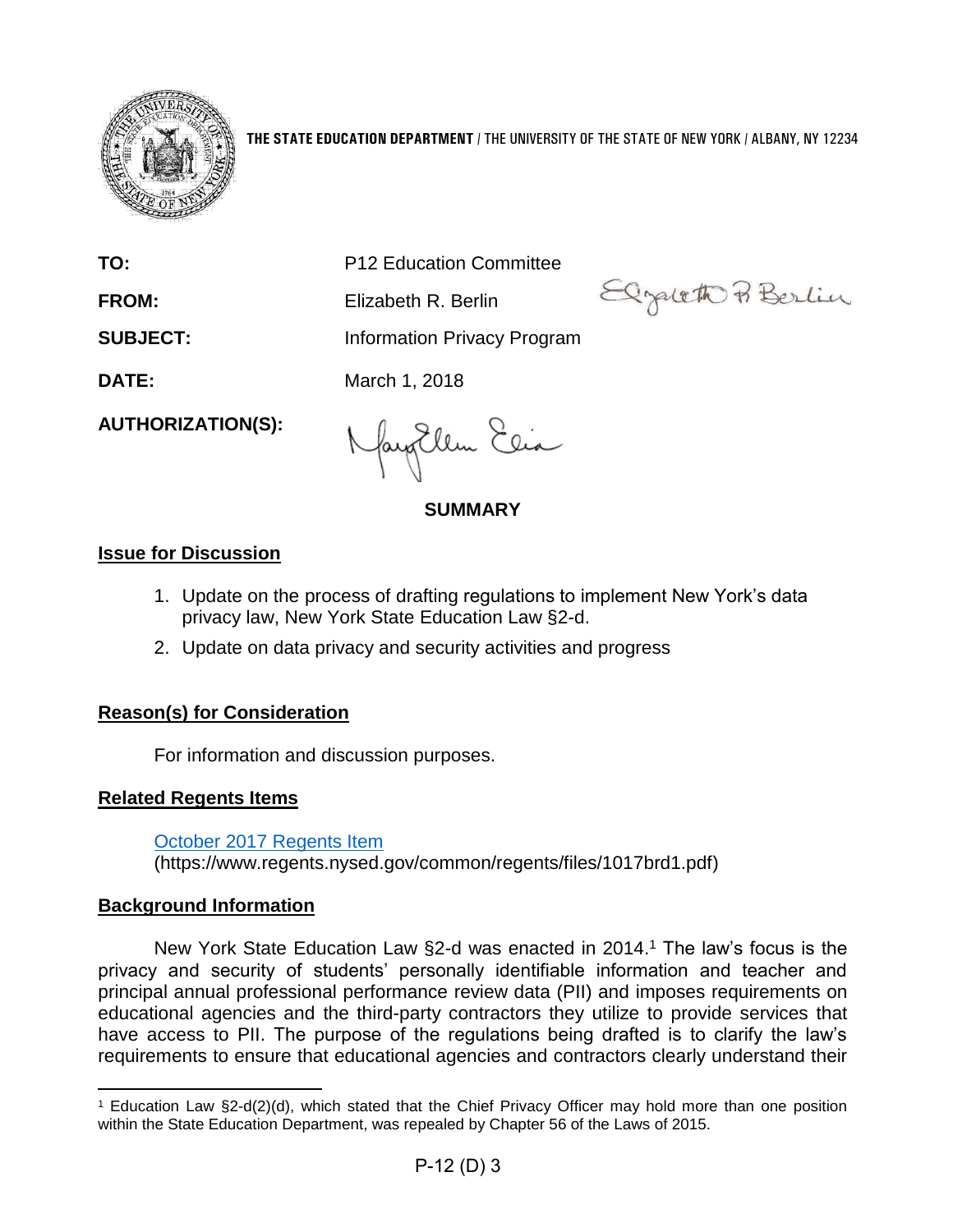obligations, and to provide model policies and guidance documents to assist with compliance.

To assist the State Education Department (SED) in this work, the Data Privacy Advisory Council (DPAC) was established. The DPAC brings together experts, stakeholders, educators and parents to help with the work of drafting regulations and providing input to SED in the areas of information privacy in education. Please see Attachment A for a list of DPAC members.

## **1. Update on the Draft Regulations**

SED's Chief Privacy Officer (CPO), in partnership with the DPAC, is currently working to draft a regulatory proposal for the Board's consideration that would implement Education Law §2-d's requirements around student data privacy. To date, the DPAC has focused its work on gathering information from the field of stakeholders and experts to begin drafting data security and privacy standards that will apply to every educational agency. The standards will serve as threshold (minimum) requirements that must be adopted for compliance but beyond which educational agencies may choose to go. The CPO's Data Privacy and Security Workgroup determined that the standards must have the following qualities:

- Credible
- Durable
- Enforceable
- Understandable
- Supportable

The Work Group is tentatively looking at the National Institute of Standards and Technology (NIST) 800-171, Protecting Controlled Unclassified Information in Nonfederal Systems and Organizations, as a possible model or standard. It was a standard proposed in discussions with the US Department of Education's Privacy Technical Assistance Center. The Work Group is considering the adoption of a NIST standard because it is known to meet the above noted qualities as described below:

- Credible most other standards are derived from NIST standards.
- Durable US Department of Commerce keeps the standard current.
- Enforceable audit resources exist for NIST standards.
- Understandable most widely adopted data privacy and security standard in the United States.
- Supportable knowledge transfer to districts and vendors supported by federal resources and the private sector.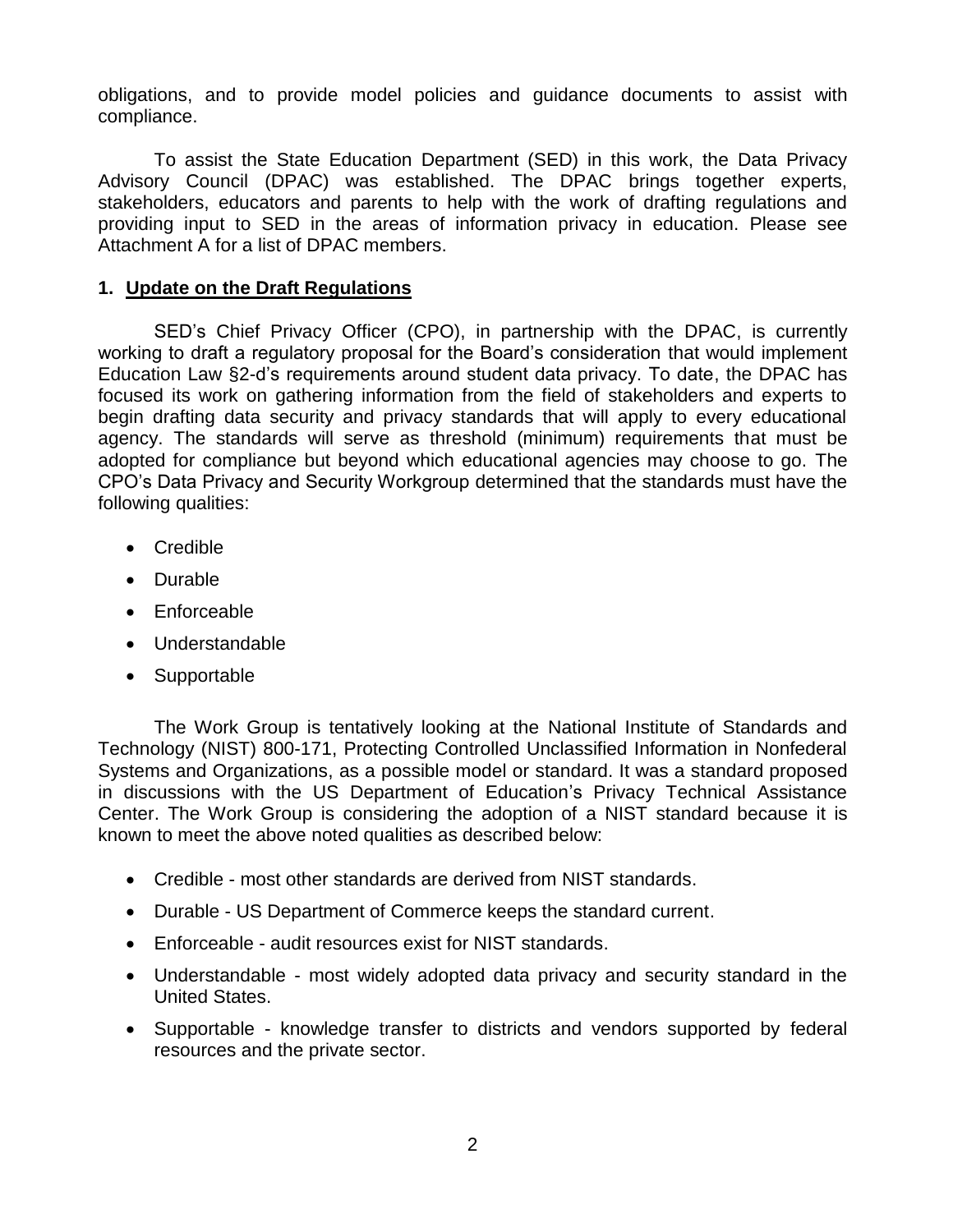We have mapped the NIST standard to Education Law §2-d's requirements and have consulted with state security experts to validate our process and direction. As a next step, we plan to consult with private sector and industry experts.

Furthermore, in spring 2018, we will engage in a "listening tour" across the State to seek input from parents, education experts and other stakeholders, on additional elements of the parent's bill of rights, and on sections of the student data privacy law that should be addressed in regulations. We expect to have a regulatory proposal to discuss with the Board in fall 2018, with the goal of presenting regulations to the Board for adoption in early 2019 so that the regulations may take effect for the 2019-2020 school year.

#### **2. Update on Data Privacy and Security Activities**

New York State Education Law §2-d's focus is the privacy and security of students' personally identifiable information and teacher and principal annual professional performance review data (PII) and imposes requirements on educational agencies and third-party contractors they utilize to provide services that have access to PII.

In fall 2017 the CPO formed the DPAC which is comprised of representatives of the BOCES, RICS, other stakeholders and parent advocates. The DPAC's tasks relate to implementing New York's student data privacy law, Education Law §2-d, drafting regulations to achieve that purpose and securing the privacy and confidentiality of New York State student data. Currently, the DPAC is working to: provide input and recommending provisions for inclusion in regulations to implement New York State Education Law §2-d; provide recommendations to further develop the parent's bill of rights for student data privacy and security; provide input on data security and privacy standards for educational agencies and provide recommendations for best practice guidelines to minimize the collection of personally identifiable information.

The CPO maintains the Student Data Privacy website. In addition to providing a means of communicating SED's privacy updates, the website includes a complaint process and form for parents, educators and education administrators to submit complaints regarding data incidents, breaches or compromises.

The CPO continues to serve as a resource for SED employees and the field for best practices concerning data privacy and security. The CPO has provided education and training to the SED workforce through Data Privacy Day notifications. Additionally, the CPO worked extensively with a procured vendor to develop a comprehensive, interactive privacy training program that will be required for all employees. The office also fields inquiries from school district teachers, administrators, parents and advocates on a wide range of data privacy concerns.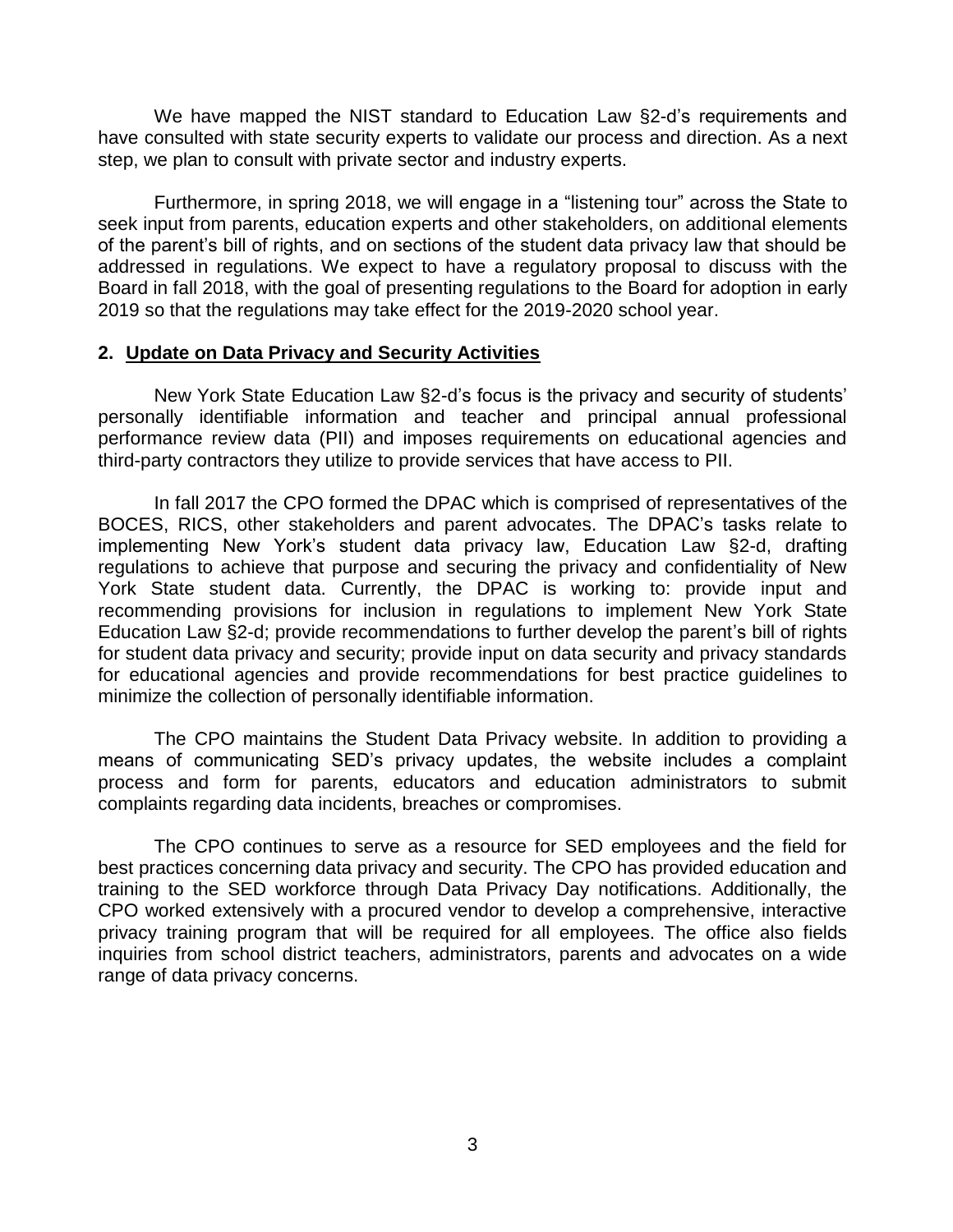## **3. Summary of Reported Breaches**

- **November 2016,** Notification of a possible incident involving a web site that displayed a scrambled/randomized ("hashed") set of student data. In response, the affected district immediately blocked all external access to the identified server, removed any sample data from the server and determined that no accounts were compromised.
- **May 2017, A vendor's platform was hacked and account information (usernames,** passwords, email addresses, and telephone number where provided) were acquired by an unknown, unauthorized third party. No student personally identifiable information was maintained by the platform. Users were advised to reset passwords.
- **May 2017,** A district laptop that contained student data was stolen from a district employee's car. No student personally identifiable information was accessed.
- **November 2017,** A district which provided report cards electronically through email to aid parents' participation in students' academic progress erroneously, due to a merge error, attached a student's report card to all emails distributed. The process was immediately cancelled, and the affected student and the student's parents were notified. The district determined to look for a more secure alternative to email for future report card distribution.
- **January 2018,** A vendor experienced a data breach related to SED's computer based testing program. SED referred this matter to the State Attorney General's Office. Further, at SED's request, the vendor took steps to further harden its security posture and participated in an audit of its systems by an external auditor. SED received a preliminary copy of that audit report in February and is awaiting receipt of a more complete, final copy.

## **4. Summary of Complaints Submitted Pursuant to Education Law §2-d**

SED is committed to maintaining the privacy and security of student data and complying with New York State Education Law §2-d and has implemented an online complaint process. Only complaints about possible breaches of student, teacher or principal data are fielded through this process. Such complaints may be filed by a parent of a student or eligible student (student who is at least 18 years of age or attending a postsecondary institution at any age), principals, teachers, and employees of an educational agency.

From September 2016 to December 2017, four complaints were received by the CPO, exclusive of the breaches noted above. All of these complaints were initiated by parents. None of the complaints related to third party contractors but rather concerned school districts' staff and practices. The CPO's office worked directly with the Superintendent of each district to ensure the complaints were resolved.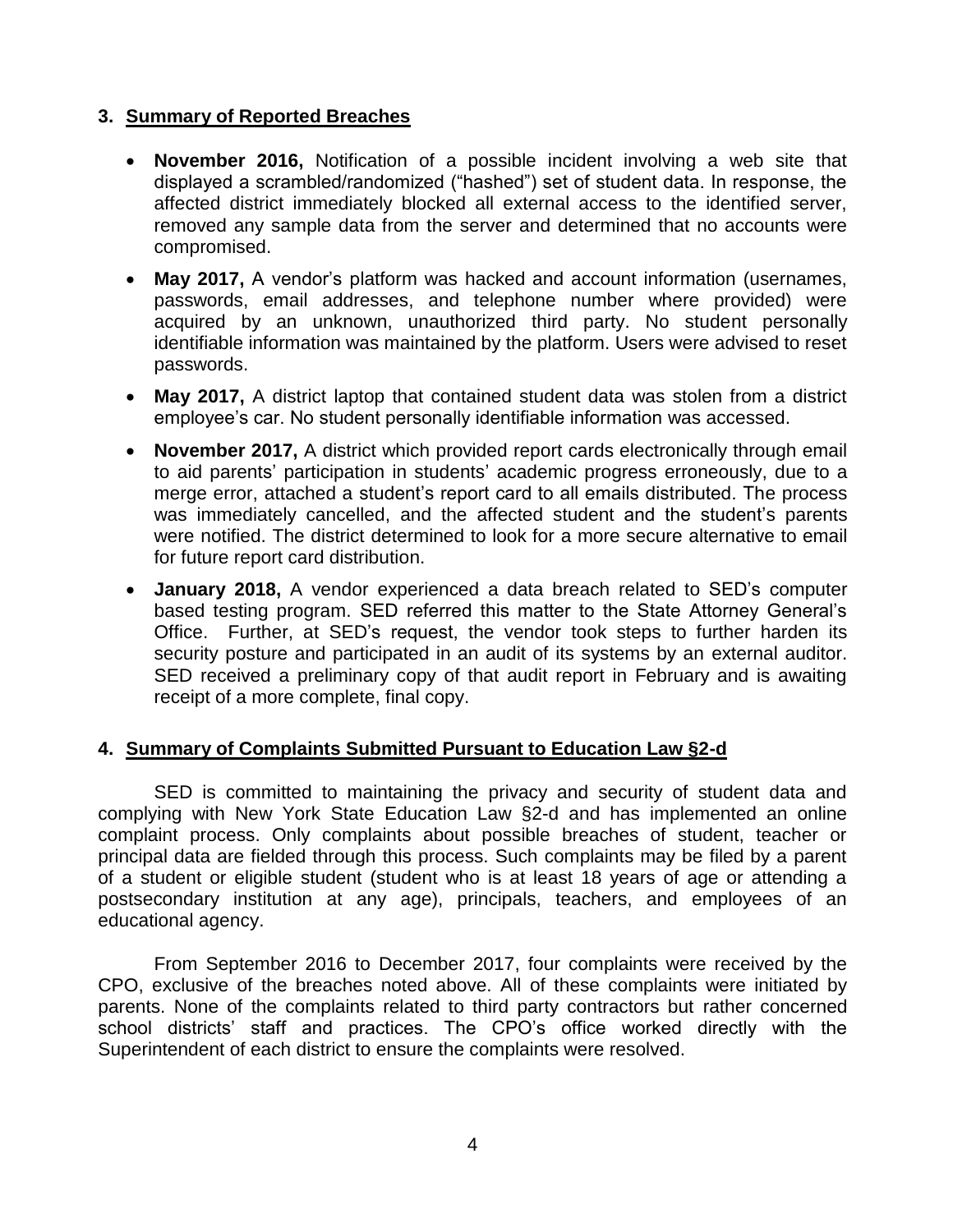## **Next Steps**

In the spring of 2018, SED plans to conduct a listening tour across the State to seek input from parents, education experts and other stakeholders, on additional elements of the parent's bill of rights, and on sections of the student data privacy law that should be addressed in regulations.

In the fall of 2018, staff will advance to the Board a regulatory proposal regarding Education Law §2-d.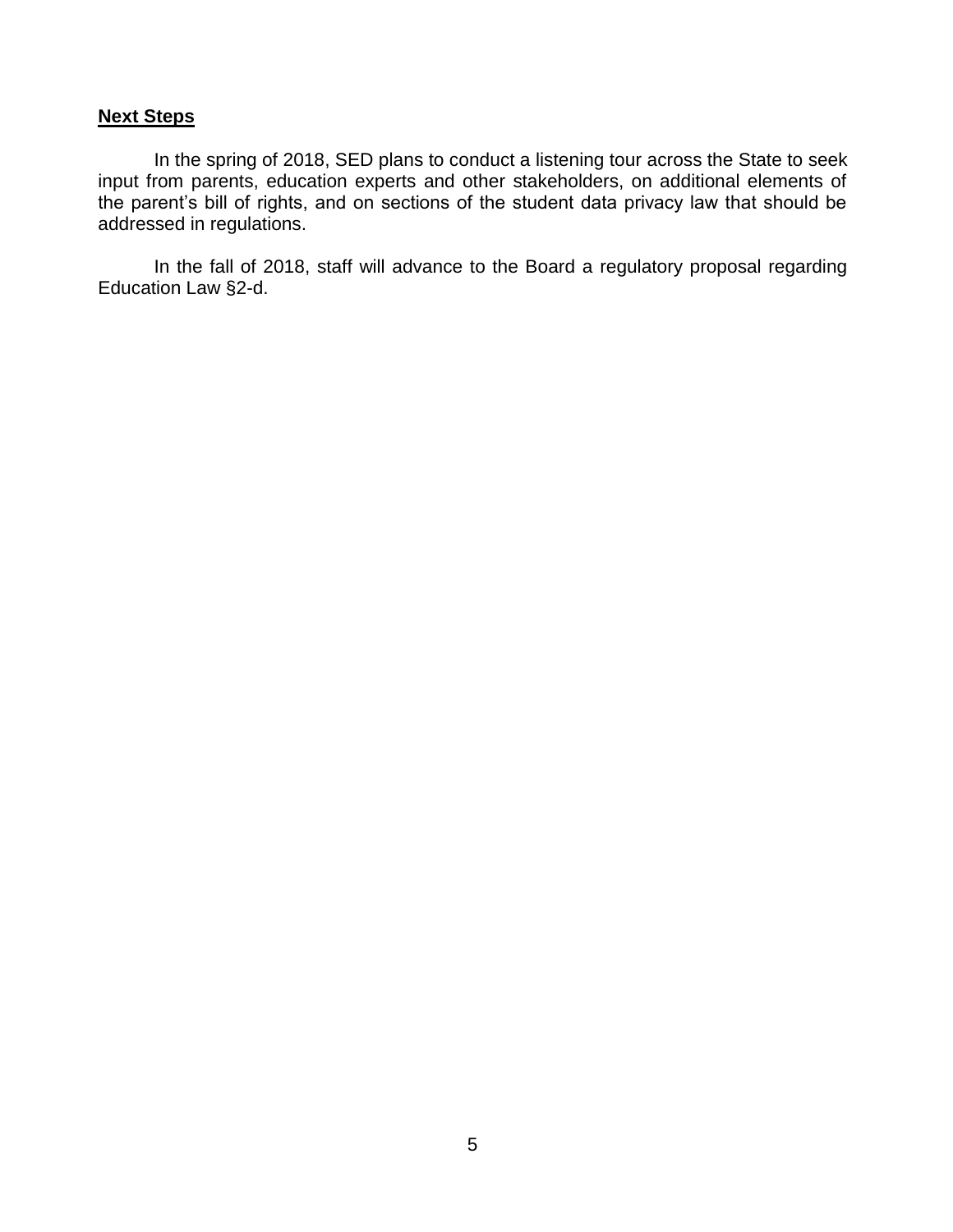# **Attachment A - Data Privacy Advisory Council Membership**

| <b>Member / Contact Information</b>       | Organization                  |
|-------------------------------------------|-------------------------------|
| <b>Heather Adams</b>                      |                               |
| New York State United Teachers            |                               |
| 800 Troy-Schenectady Road                 | Teachers - NYSUT              |
| Latham, New York 12110                    |                               |
| 518-213-6000                              |                               |
| hadams@nysutmail.org                      |                               |
| Tope Akinyemi                             |                               |
| Chief Privacy Officer                     |                               |
| New York State Education Department       | <b>NYSED CPO</b>              |
| 89 Washington Avenue                      |                               |
| Albany, New York 12234                    |                               |
| Temitope.Akinyemi@nysed.gov               |                               |
| Georgia Asciutto                          |                               |
| Big 5                                     |                               |
| 74 Chapel Street                          |                               |
| Albany, New York 12207                    | Big 5                         |
| 518-465-4274                              |                               |
| gasciutto@big5schools.org                 |                               |
| Joseph Baranello                          |                               |
| Chief Privacy Officer                     |                               |
| Office of the General Counsel             |                               |
| New York City Department of Education     | NYC Department of Education   |
| 52 Chambers Street                        |                               |
| New York, New York 10007                  |                               |
| JBaranello3@schools.nyc.gov               |                               |
| Kyle Belokopitsky                         |                               |
| New York State Parent Teacher Association |                               |
| One Wembly Court                          | <b>PTA</b>                    |
| Albany, New York 12205                    |                               |
| 518-452-8808                              |                               |
| execdirector@nyspta.org                   |                               |
| Alison Bianchi                            |                               |
| Counsel                                   |                               |
| New York State Education Department       | <b>NYSED Counsel's Office</b> |
| 89 Washington Avenue                      |                               |
| Albany, New York 12234                    |                               |
| Alison.Bianchi@nysed.gov                  |                               |
| <b>Kevin Casey</b>                        |                               |
| <b>Executive Director</b>                 |                               |
| School Administrators Association of NYS  |                               |
| 8 Airport Park Blvd.                      | <b>School Administrators</b>  |
| Albany Airport Park                       | <b>Associaton of NYS</b>      |
| Albany, New York 12210                    |                               |
| 518-782-0600                              |                               |
| kcasey@saanys.org                         |                               |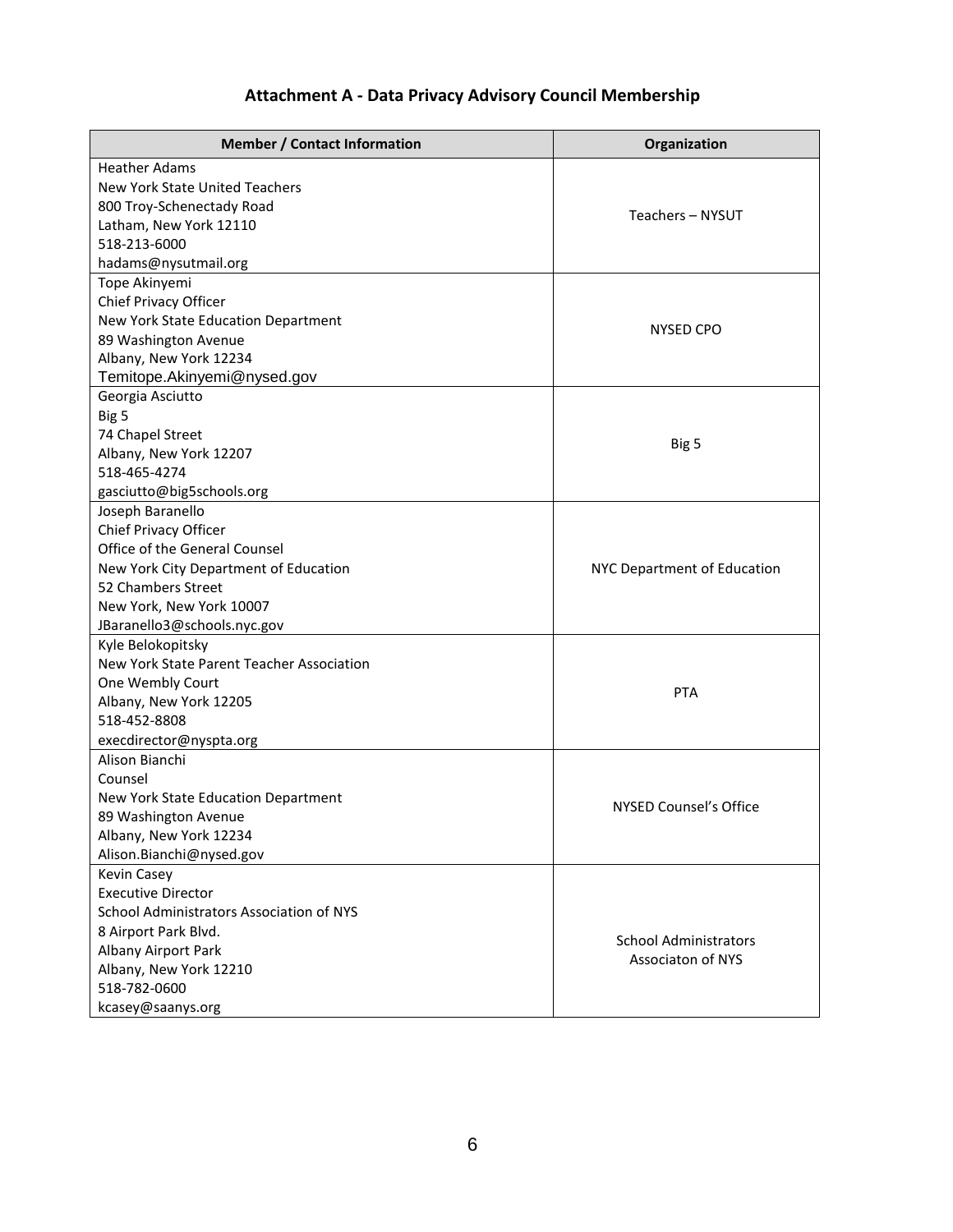| <b>Charles Dedrick</b>                           |                                      |
|--------------------------------------------------|--------------------------------------|
| New York State Council of School Superintendents |                                      |
| 7 Elk Street                                     |                                      |
| 3rd Floor                                        | NYS Council of                       |
| Albany, New York 12207                           | <b>School Superintendents</b>        |
| 518-449-1063                                     |                                      |
| Charles@nyscoss.org                              |                                      |
| Jolene DiBrango                                  |                                      |
| <b>Executive Vice President</b>                  |                                      |
| <b>New York State United Teachers</b>            |                                      |
| 800 Troy-Schenectady Road                        | Teachers - NYSUT                     |
| Latham, New York 12110                           |                                      |
| 518-213-6000                                     |                                      |
| jdibrango@nysutmail.org                          |                                      |
| Joseph E. Fitzgerald                             |                                      |
| <b>Assistant Director</b>                        |                                      |
| Lower Hudson Regional Information Center         |                                      |
| 450 Mamaroneck Avenue                            | Regional Information Center (RIC)    |
| Harrison, New York 10528                         |                                      |
| 914-592-4203 x3233                               |                                      |
| fitzgerald@lhric.org                             |                                      |
| David Gee                                        |                                      |
| Director of Technology                           |                                      |
| <b>Bedford Central School District</b>           | School - IT                          |
| <b>PO Box 180</b>                                |                                      |
| Mount Kisco, NY 10549                            |                                      |
| Leonie Haimson                                   |                                      |
| <b>Executive Director</b>                        |                                      |
| <b>Class Size Matters</b>                        |                                      |
| 124 Waverly Place                                | Parent Coalition for Student Privacy |
| New York, New York 10011                         |                                      |
| 212-529-3539/917-435-9329                        |                                      |
| leonie@classsizematters.org                      |                                      |
| Rose LeRoy                                       |                                      |
| New York State Education Department              |                                      |
| 89 Washington Avenue                             | <b>NYSED IRS</b>                     |
| Albany, New York 12234                           |                                      |
| Rose.LeRoy@nysed.gov                             |                                      |
| <b>Heather Mahoney</b>                           |                                      |
| Director                                         |                                      |
| Madison-Oneida Regional Information Center       |                                      |
| 4937 Spring Road, PO Box 168                     | <b>RIC</b>                           |
| Verona, New York 13478-0168                      |                                      |
| HMahoney@moric.org                               |                                      |
| 315-361-2804                                     |                                      |
| Patrick McGrath                                  |                                      |
| Superintendent                                   |                                      |
| <b>Burnt Hills-Ballston Lake CSD</b>             | NYS Council of                       |
| pmcgrath@bhbl.org                                | <b>School Superintendents</b>        |
| (518) 399-9141 Ext. 85001                        |                                      |